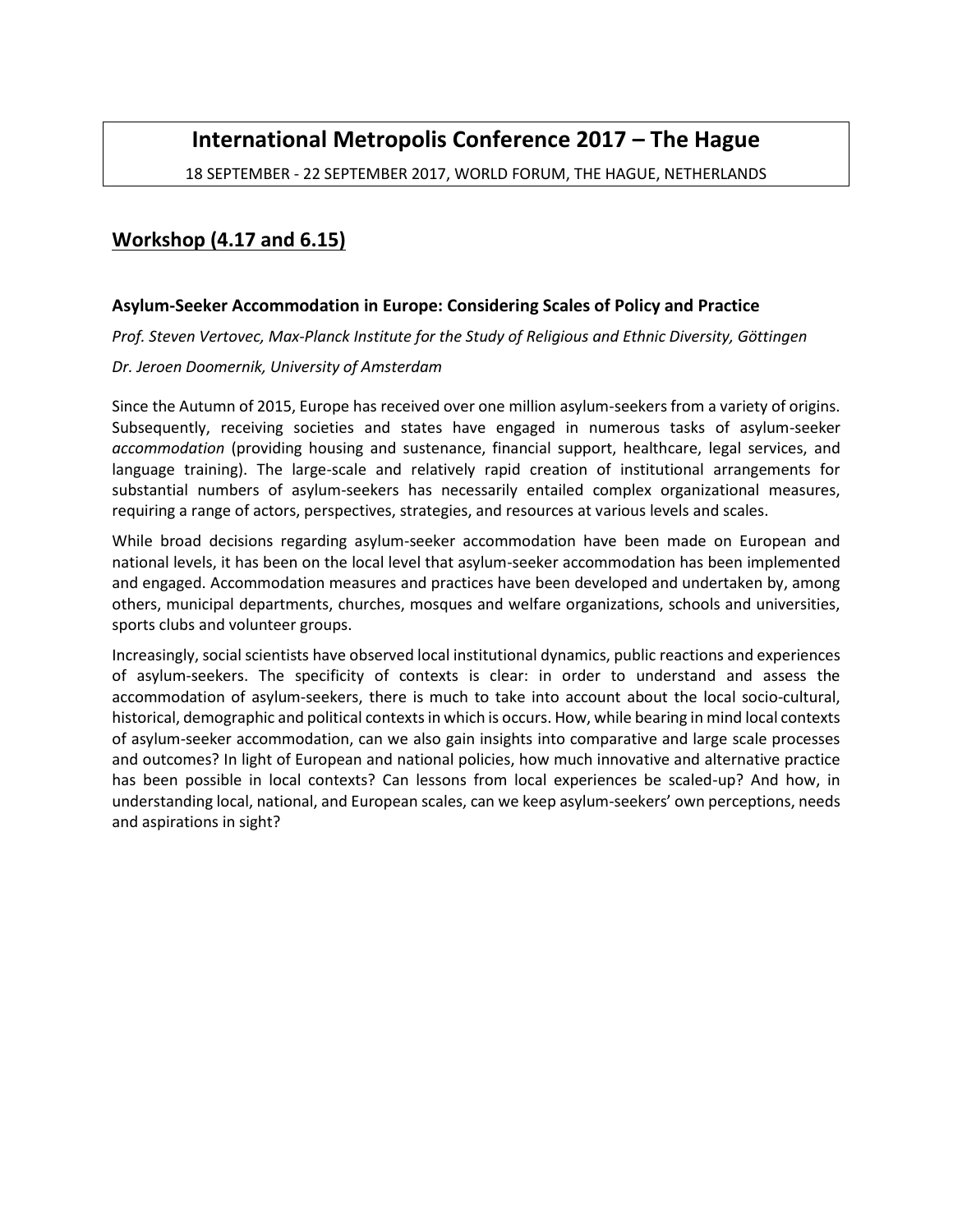## **Wednesday 20 September 2017, 16.00-17.30**

## **Workshop 4.17**

**Chairs:** Prof. Steven Vertovec and Dr. Jeroen Doomernik

• Dr. Elisabeth Kirtsoglou, Dept. of Anthropology, Durham University

*From 'humanitarian care' to asylum-seeker accommodation: Experiences from 2015-2016 Greece*

• Dr. Miriam Schader, Dr. Shahd Wari, Max Planck Institute for the Study of Religious and Ethnic Diversity, Göttingen

*Scaling the "asylum lottery": Asylum-seekers' reception in German municipalities* 

### Respondents

Enrico del Castello (Research and Evaluation, Citizenship and Immigration Canada)

Roswitha Weiler (Dutch Refugee Council)

Prof. Jock Collins (University of Technology Sydney)

## **Thursday 21 September 2017, 16.00-17.30**

## **Workshop 6.15**

**Chairs:** Prof. Steven Vertovec and Dr. Jeroen Doomernik

• Alice Engl, Verena Wisthaler, EURAC Research Bozen, I

*Towards a Euro-regional migration polity? Comparing the political debates on refugees and asylum seekers in the European Region Tyrol-South Tyrol-Trentino*

• Miriam Haselbacher, Dept. of Political Science, University of Vienna

*Negotiating the local: The refugee movements of 2015 as a critical juncture in accommodation politics?*

• Prof. Peter Scholten, Public Policy & Politics, Erasmus University Rotterdam

*Policy innovation in refugee integration*

Respondent

Prof. Dan Hiebert (University of British Columbia)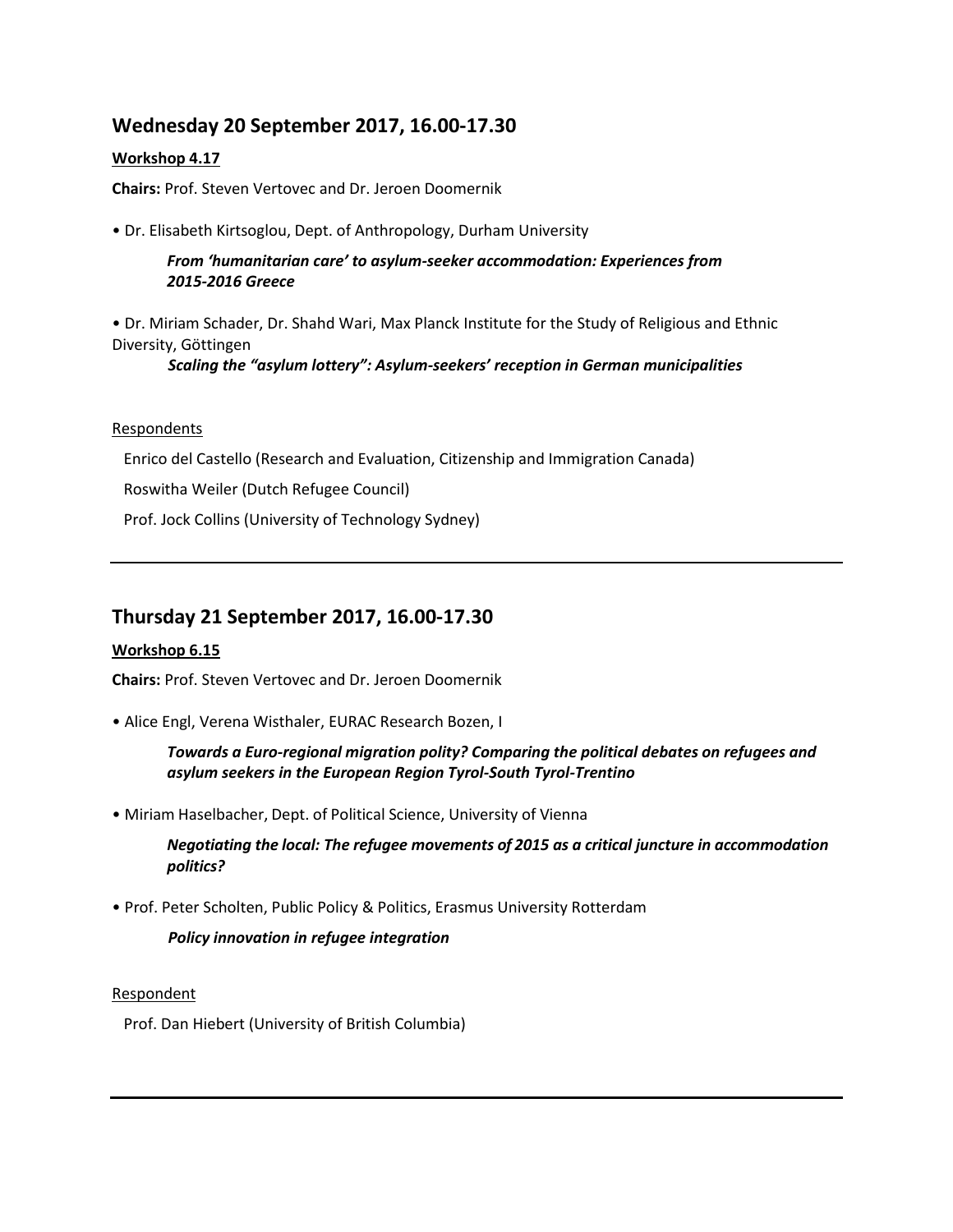## Abstracts

Dr. Elisabeth Kirtsoglou, Dept. of Anthropology, Durham University [elisabeth.kirtsoglou@durham.ac.uk](mailto:elisabeth.kirtsoglou@durham.ac.uk)

## *From 'humanitarian care' to asylum-seeker accommodation: Experiences from 2015-2016 Greece*

In 2015-2016, more than one million asylum-seekers crossed the Aegean Sea from Turkey to Greece. The Greek state –in the midst of financial meltdown– was almost entirely unprepared to deal with the number of arrivals that far exceeded the capacity of local NGOs. The international NGOs implicated, often proved inefficient in the co- ordination of 'humanitarian' efforts. The present paper focuses on the provision of housing, sustenance, healthcare and legal services to asylum-seekers under complex circumstances where relations between EU, state and non-state actors resulted in a markedly uneven and asymmetrical landscape and in palpable violations of asylum seekers' human and legal rights. On the basis of original ethnographic data, collected as part of an ESRC/DFID-funded project, the paper discusses how the quality of asylum- seekers' accommodation varied considerably from case to case and depended heavily on socio-historical, demographic and local-political aspects. The deeply hierarchical and asymmetrical character of the provision of basic services will be analysed against two major factors that played a crucial role in the 2015-2016 period: First, the noticeable tendency of the state to 'outsource' almost all services to the third sector, volunteers and the local communities; second, the importance of a local ethos of solidarity underpinned by historical memories of being a refugee from Asia Minor (as a result of the 1919-22 Greco-Turkish war), and by culturally-specific cosmologies of what constitutes 'giving' and 'receiving'. Ethnographic dialogues with refugees, state representatives, NGO actors, volunteers and ordinary members of Greek communities reveal the inefficiency of top-down 'reception systems' that disregarded the needs and aspirations of asylum-seekers. The paper provides examples of grass-roots initiatives that proved to be considerably more effective and symmetrical than larger-scale efforts, calling for radical changes in the current 'humanitarian care' paradigm of asylum-seeker accommodation in Europe.

Dr. Shahd Wari, all Max Planck

Institute for the Study of Religious and Ethnic Diversity, Göttingen [Schader@mmg.mpg.de;](mailto:Schader@mmg.mpg.de)[Wari@mmg.mpg.de](mailto:Wari@mmg.mpg.de)

#### *Scaling the "asylum lottery": Asylum-seekers' reception in German municipalities*

The distribution of asylum-seekers to different municipalities and accommodation centres within municipalities leads to a stratification of asylum-seekers and refugees. In this paper, we present findings from two projects, which analyse the (politics of) asylum-seekers' reception in Lower-Saxony, Germany. We draw on ethnographic fieldwork and interviews with local actors.

Following up on a recent study on decision-making in German asylum procedures (Schneider and Riedel 2017), which demonstrates that asylum decisions differ within Germany from state to state - although the same Federal Office is responsible for all decisions - , we argue that the "asylum lottery" cannot only be observed in the federal *asylum procedures*, but also in local *asylumseekers' reception*. While the discriminating asylum lottery as described by Riedel and Schneider refers to the decisions that employees and civil servants take on the legal status of asylum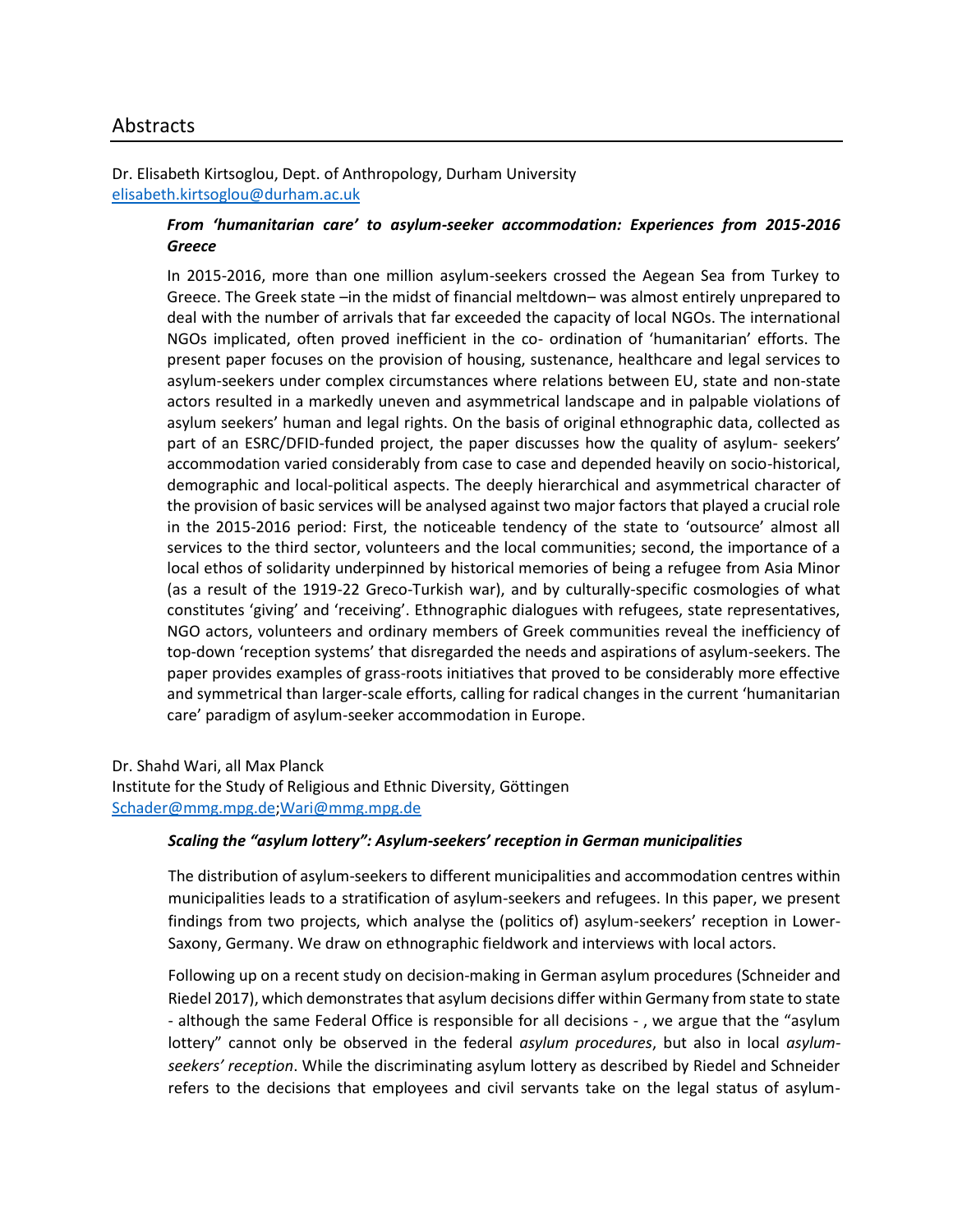seekers, this papers is concerned with the consequences of the distribution of asylum-seekers to and within municipalities.

Due to the openness, and sometimes deliberate vagueness, of German asylum and foreigners laws, municipalities often experience the need to develop their own policies in dealing with refugee migration and have considerate scope for doing so. At the same time, as we know from this and other policy fields, local policies and administrative acts are not necessarily coherent in themselves, either. Especially the local foreigners' offices as well as some other central municipal departments (social affairs, finances, urban planning/building etc.) shape the legal, material and immaterial conditions of refugee reception.

Similar processes take place, when the asylum seekers are allocated to different housing (centres) within municipalities. Different accommodation centres are equipped with very different spatial arrangements, services and people. For instance, living in an accommodation centre in a middle class area with multilingual staff members and middle class volunteers gives those asylum seekers access to a wide range of resources like the social, cultural and economic capital of the volunteers or social workers. At the same time living in an accommodation centre in an industrial area with only a few volunteers and limited access to public transport cut people off from many of the above mentioned resources.

Consequently, we argue that the local level decisively contributes to the stratification of asylumseekers in Germany.

### Alice Engl, Verena Wisthaler, EURAC Research Bozen, I [verena.wisthaler@eurac.edu](mailto:verena.wisthaler@eurac.edu)

### *Towards a Euro-regional migration polity? Comparing the political debates on refugees and asylum seekers in the European Region Tyrol-South Tyrol-Trentino*

The paper analyses and compares the political debates on refugees and asylum seekers between 2015 and 2016 in the sub-state parliaments of two Italian provinces, South Tyrol and Trento, and the Austrian region Tyrol. These three territorial entities constitute the European Region Tyrol-South Tyrol-Trentino, and are divided by one the border between Austria and Italy, the Brenner Pass, an important gateway in the refugee flow from South to North. The European region is characterized by a unique historical identity and strong transnational cooperation at the sub-state level in a number of policy fields. Furthermore, the political landscape of the three territorial entities reveals political-ideological similarities across governing and opposition parties.

Thus we assume that the euro-regional framework of cooperation and the political-ideological similarities of governing and opposition parties lead to similar interpretations of the refugee flow in the three sub-state parliaments and provides the basis for a common Euro-regional polity and strategy bypassing the state border. However, our analysis reveals significant differences in the political discourses, whereas in South Tyrol and Trentino the refugee flow is interpreted and approached as state of emergency requiring humanitarian aid, whereas in Tyrol it is perceived as movement of people requiring integration measures. Thus, the national context manifests itself prominently onto political debates at the regional level, impeding the development of a euroregional polity on refugees and asylum seekers.